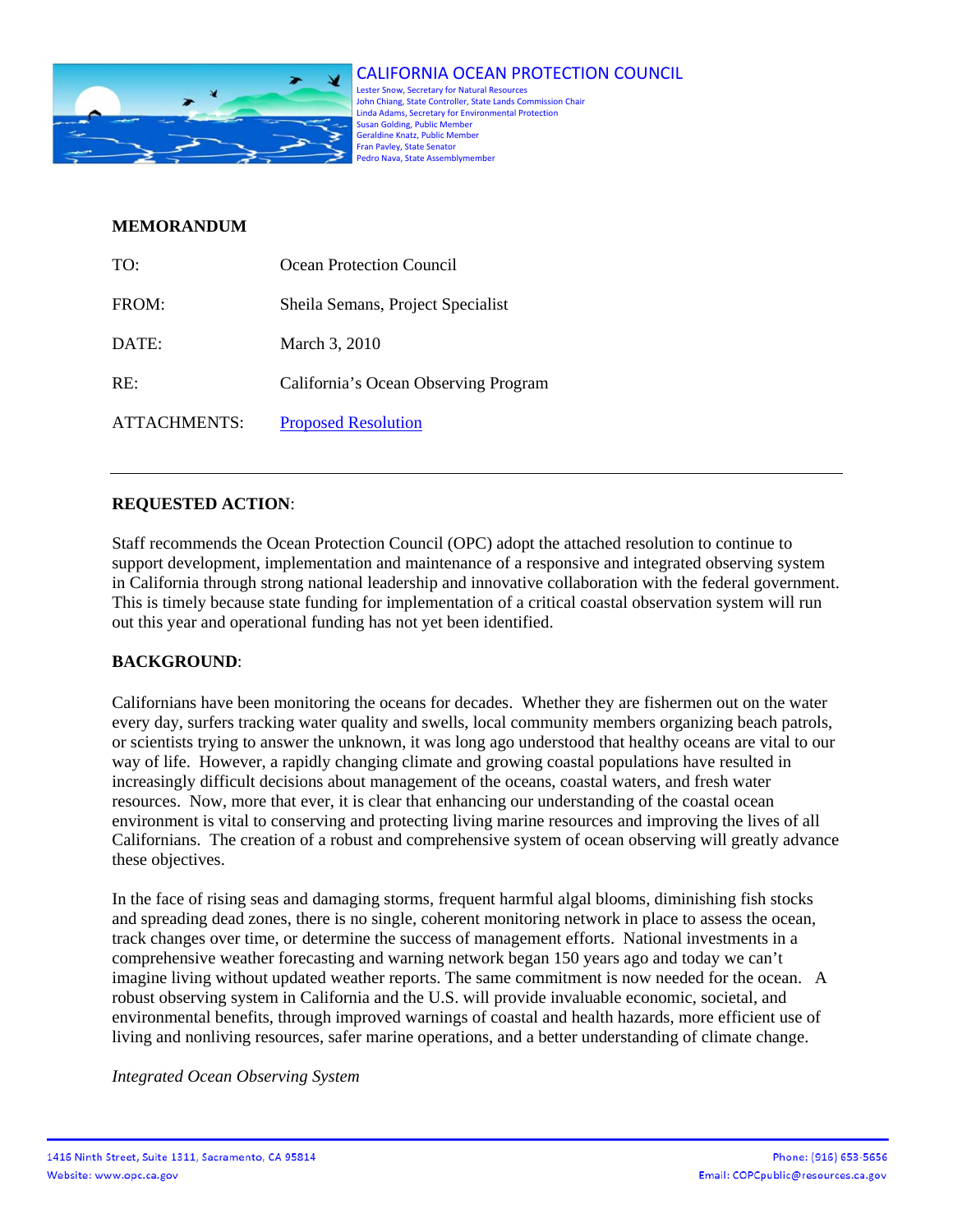Unlike the history of weather observations that have always been centralized in one federal agency, ocean observing systems have been initiated and maintained by many different agencies, universities, private marine science institutes, and industries. Consequently, the process for establishing an integrated ocean observing system can be compared to assembling a patchwork quilt. Some pieces of the quilt already are in place, others are ready to be installed, and others have yet to be designed or imagined. Most existing observing systems operate independently, and will rely on strong state-federal collaboration to form an interconnected coastal and global network. A robust ocean observing system has been identified as a high priority by the Joint Ocean Commission, endorsed in the OPC strategic plan as well as the West Coast Governors Agreement on Ocean Health, and is widely support by coastal states.

Nationally, the U.S. has organized its ocean observing efforts under the Integrated Ocean Observing System (IOOS; www.ioos.gov), which is a collaboration among State and federal agencies, industry, nongovernmental organizations, and academia. The coastal component of IOOS is implemented through a federation of regional observing systems nested in a federally supported "national backbone" of observations. Eleven Regional Associations (RAs) operate around the country, including two in California; the Southern California Coastal Ocean Observing System (SCCOOS) and the Central and Northern California Coastal Ocean Observing System (CeNCOOS).

Last year Congress passed the Integrated Coastal and Ocean Observation Act of 2009, which formally established IOOS as a program within NOAA and recognized the eleven regional systems. Realistic appropriations are now needed to fully implement IOOS.

#### *IOOS Appropriations*

Recognizing the enormous national benefits that have accrued from the weather observing network, it is time to invest in a similar observational and forecasting capability for the oceans. While the U.S. Commission on Ocean Policy report recommended an IOOS funding level of \$500 million by 2010, today's appropriations are still hovering around \$30 million, and are inadequate to fulfill the IOOS mission. As a result, established monitoring infrastructure that is vital to improved management is now being lost due to funding shortfalls. The National Oceanographic Partnership Program has articulated that a critical action for IOOS will be to stabilize and integrate existing ocean observation programs. California and other coastal states must continue to push for a stronger federal commitment to IOOS.

#### *The National Surface Current Mapping Plan*

Monitoring ocean surface currents is a core component of IOOS, and the availability and maturity of High-Frequency radar (HFR) technology has made the design and initial implementation of a national surface current mapping network possible. In October of last year the IOOS program office released the National Surface Current Mapping Plan (SCM Plan). This plan lays out a 5-year strategy for integration and implementation of a national surface current mapping network. Due to experience implementing the most ambitious HFR system to date (COCMP, described below), OPC staff and members of California's two RAs contributed heavily to the creation of this plan. California has collaborated with NOAA over the past 5 years to develop a model for HFR deployment and integration nationally, and is creating useful products that can be replicated throughout the country. Recognizing the investments made by state governments, the SCM Plan emphasizes that a critical action for IOOS is to first stabilize and integrate existing surface current mapping programs.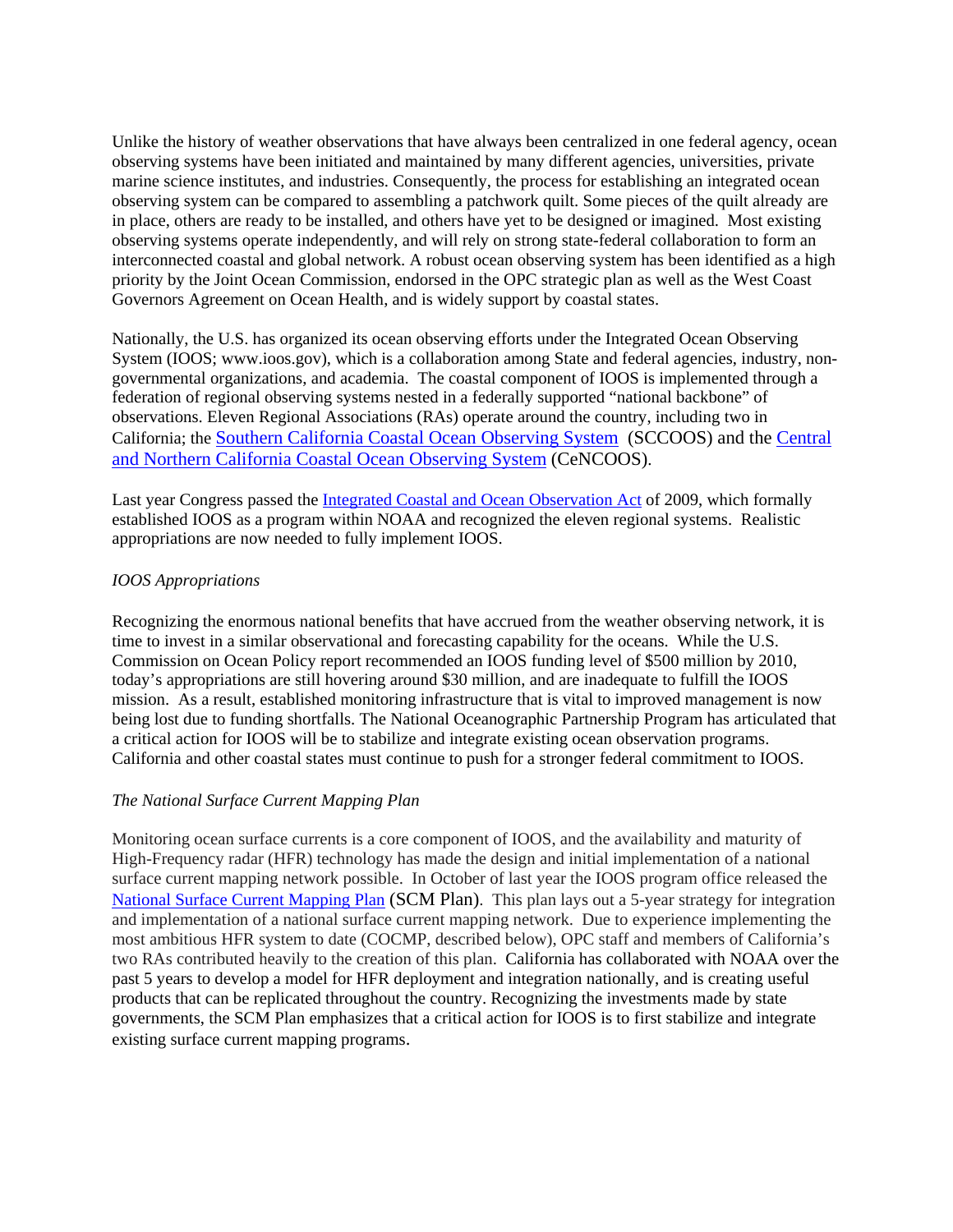The SCM Plan indicates that \$10 million dollars is needed as a baseline budget to operate existing infrastructure, and recommends that this eventually be doubled to complete the national system. NOAA has not yet included funding for the SCM Plan in their annual budget requests.

### *Coastal Ocean Current Monitoring Program (COCMP)*

Reflecting an understanding that ocean managers need better scientific information to make informed decisions about coastal resources, the State Coastal Conservancy, together with the State Water Resources Control Board allocated \$21 million dollars to implement the Coastal Ocean Currents Monitoring Program (COCMP). This unprecedented program has developed a partnership of academic and government institutions working with industry and non-government organizations to design a real time monitoring system of ocean currents along the state's 1100 miles of coastline. Through COCMP, California has made the largest commitment to coastal ocean observations of any state, and has taken a leadership role on the national level. COCMP is implemented by the oceanographic research community through the State's two RAs.

This 55-station, land-based system is now nearly complete, and provides comprehensive, real-time coverage of California's coastal waters up to 150 km offshore, regardless of weather, visibility or time of day. Because it is weather and daylight independent COCMP greatly improves emergency response capability by allowing managers to track surface currents via the Internet —including at night, in fog, or when conditions don't allow for direct observation. Some recent applications of COCMP data include:

- Oil Spills: The US Coast Guard asserts SF Bay alone averages 6 bridge strikes a year, sometimes with devastating consequences (e.g. Cosco Busan). COCMP information improves the timing and precision of response efforts; the program has developed a well-received plume trajectory tool to forecast movement of contaminants.
- Maritime Safety: California is home to three of the five busiest ports in the country; COCMP data, combined with wave data has provide critical safety information at San Francisco Bay and the Los Angeles/Long Beach port entrances.
- Ocean Energy: An increasing need for renewable energy has focused recent attention on California's ocean energy potential. HF Radar is a critical tool for siting wave energy buoys and assessing the efficacy of alternative technologies.
- Search and Rescue: The U.S. Coast Guard estimates that access to continuous surface current data in all U.S. coastal waters would save an additional 26 to 45 more lives annually and reduces the \$30 million per year currently spent on rescue flights. Recently COCMP data was used to assist in the attempted rescue of a person lost at sea near Point Reyes.

Together with the RAs, California has worked collaboratively with IOOS to assure integration of COCMP into a larger national network. **However state funding for implementation will run out this year and operational funding has not yet been identified.** As stated before, although articulated as a priority in the SCM Plan, funding to operate existing surface current systems has not been requested by NOAA. COCMP stands as an example of infrastructure that could be lost if operational funding isn't identified in the near-term. California must continue to work with Congress and NOAA to substantially increase IOOS funding for regional observations and to specifically support ongoing operation of COCMP.

# C**ONSISTENCY WITH THE CALIFORNIA OCEAN PROTECTION ACT:**

The proposed action is consistent with the Ocean Protection Act (Division 26.5 of the Public Resources Code). Public Resources Code Section  $35615(a)(1)$  specifically directs the OPC to coordinate activities of state agencies to improve the effectiveness of state efforts to protect ocean resources, establish policies to